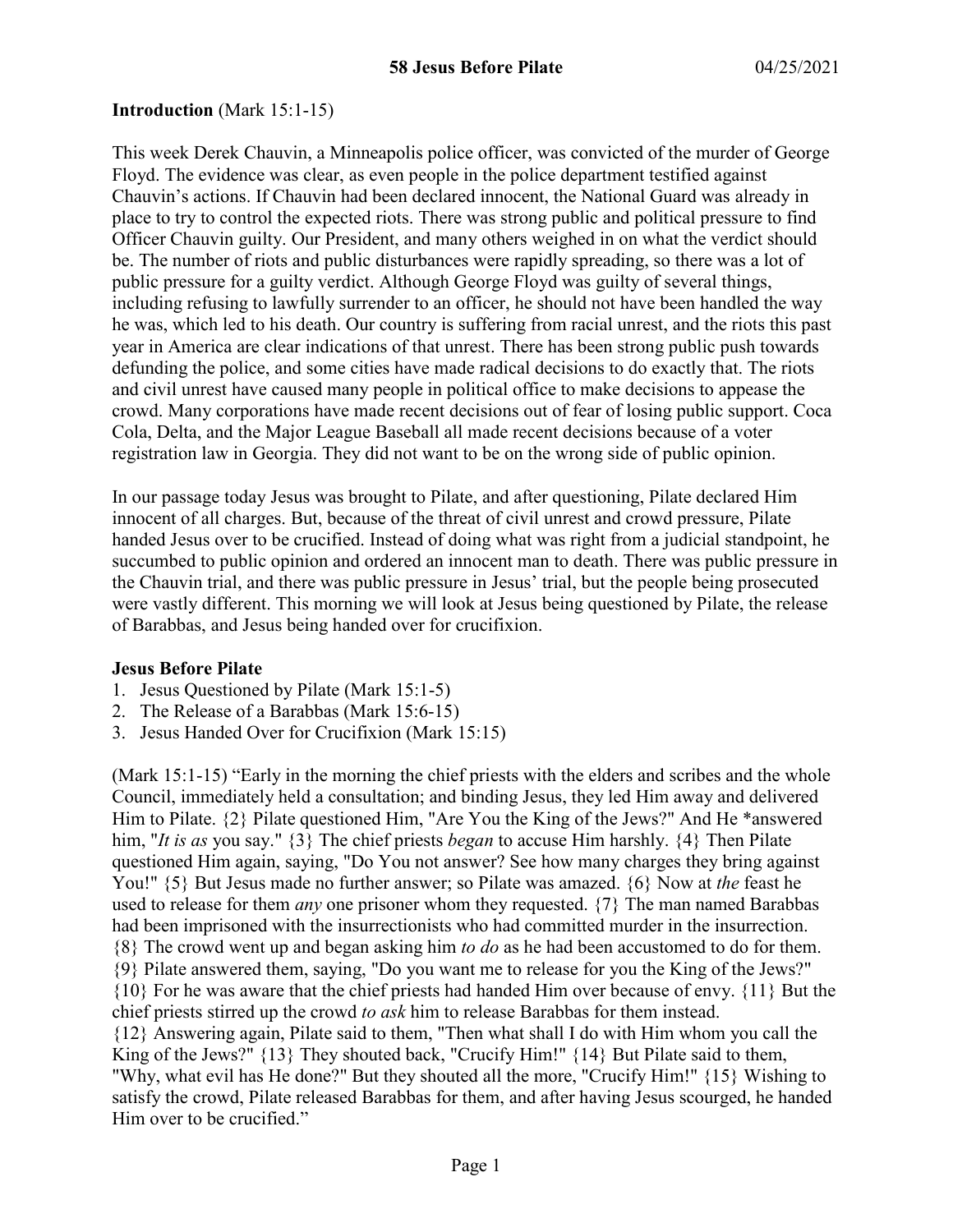### 1. **Jesus Questioned by Pilate** (Mark 15:1-5)

On the day of the Passover, Jesus shared that meal with His twelve apostles. In Exodus 12 we saw that the Passover was on the fourteenth day of the first month, Nisan, and they were to kill the lamb at twilight. So, when Jesus shared the Passover meal with His disciples it was late in the evening.

(Mark 14:17-18) "When it was evening He \*came with the twelve.  $\{18\}$  As they were reclining *at the table* and eating, Jesus said, "Truly I say to you that one of you will betray Me—one who is eating with Me."

(Ex 12:6) "You shall keep it until the fourteenth day of the same month, then the whole assembly of the congregation of Israel is to kill it at twilight."

After supper they went to the Mount of Olives, where Jesus told Peter that he would deny Him three times. Then, they went to Gethsemane to pray. Jesus came back three times and found them sleeping, so it was late at night. I cannot blame them, as I am not a late night person, and I would probably have been found sleeping also. After the third time, Jesus said, It is enough, the hour has come... get up, let us be going; behold the one who betrays Me is at hand." They arrested Jesus late at night and brought Him before the High Priest. They questioned Jesus late at night. The Sanhedrin Council would not normally be in session in the middle of the night after the Passover, so this was a planned and well-coordinated session. They held their Kangaroo Court and rendered their desired verdict.

(Mark 14:41-42) "And He \*came the third time, and \*said to them, "Are you still sleeping and resting? It is enough; the hour has come; behold, the Son of Man is being betrayed into the hands of sinners. {42} Get up, let us be going; behold, the one who betrays Me is at hand!"

Our text starts with "Early in the morning the chief priests with the elders and scribes and the whole Council, immediately held a consultation; and binding Jesus, they led Him away and delivered Him to Pilate." It has been a long night and it is now very early in the morning. The rooster crowed when Peter denied Jesus, and they crow just before dawn. This was according to their plan, but it was also according to God's plan. Jesus had told His disciples on several occasions that they would deliver Him over to be crucified. He had also declared to them that they would mock Him, spit on Him and scourge Him and kill Him. Jesus knew exactly what they were going to do. According to Acts 2:23, this was according to the predetermined plan of God.

(Mark 15:1) "Early in the morning the chief priests with the elders and scribes and the whole Council, immediately held a consultation; and binding Jesus, they led Him away and delivered Him to Pilate."

(Mark 10:33-34) "*saying,* "Behold, we are going up to Jerusalem, and the Son of Man will be delivered to the chief priests and the scribes; and they will condemn Him to death and will hand Him over to the Gentiles. {34} They will mock Him and spit on Him, and scourge Him and kill *Him,* and three days later He will rise again."

(Acts 2:23) "this *Man,* delivered over by the predetermined plan and foreknowledge of God, you nailed to a cross by the hands of godless men and put *Him* to death."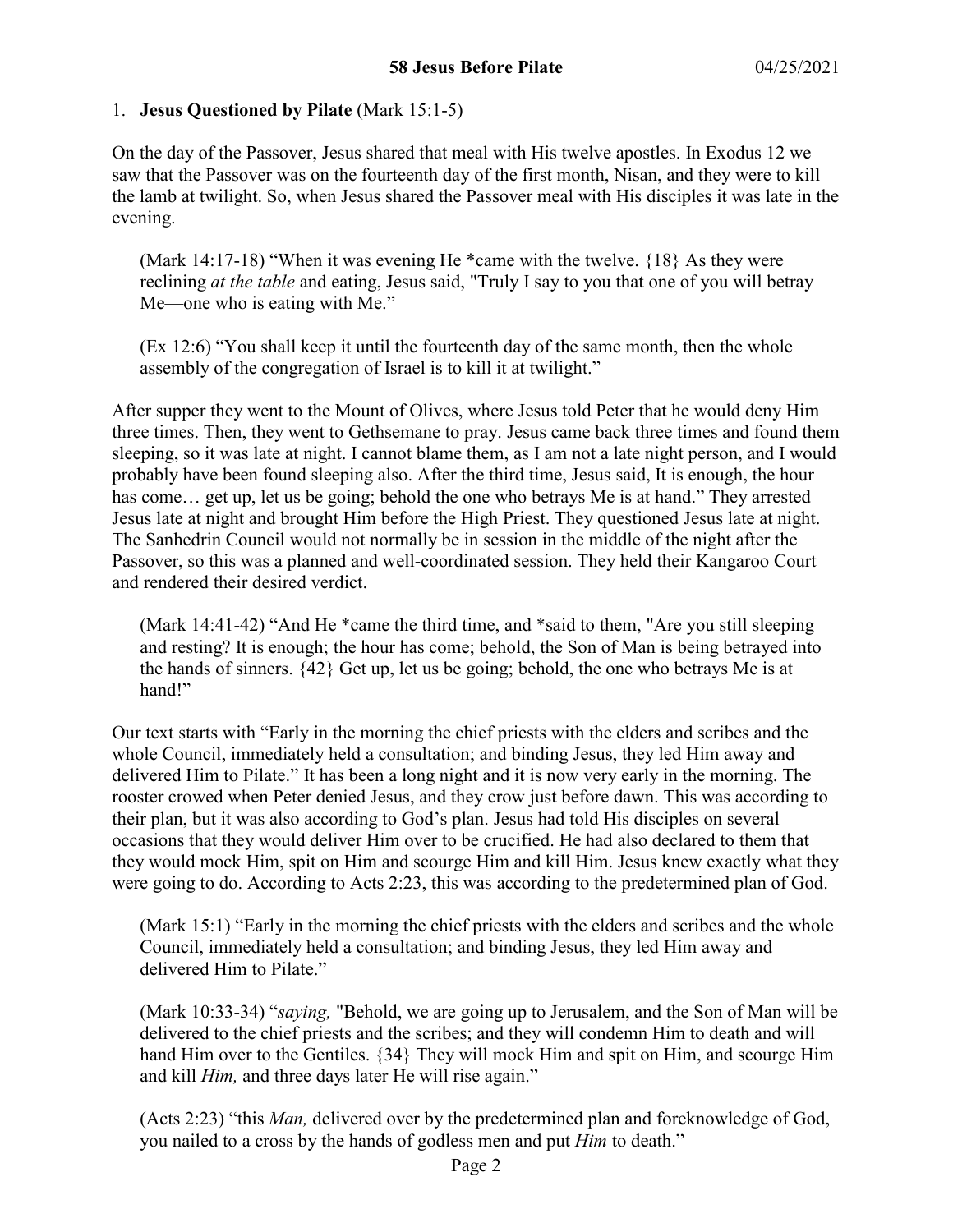### **58 Jesus Before Pilate** 04/25/2021

When Jesus was brought before Pilate, he began to question Jesus about whether He was the King of the Jews. The Sanhedrin council had declared that Jesus should be put to death for blasphemy, making Himself out to be God. But those were not the charges that they brought to Pilate. They wanted Pilate to believe that Jesus was a political threat so that He would be put to death. They knew that Pilate could care less about whether some person claimed to be God; that would not have been a threat. But, someone claiming to be the king was a whole different matter. Jesus answered Pilate, "It is as you say."

(Mark 15:2) "Pilate questioned Him, "Are You the King of the Jews?" And He \*answered him, "*It is as* you say."

Then the chief priests began to accuse Jesus harshly, but this time Jesus did not answer. Just as He had not answered their accusations at the Council meeting, He remained silent again. So, Pilate questioned Him again, saying, "Do You not answer? See how many charges they bring against You!" But Jesus made no further answer; so Pilate was amazed.

(Mark 15:3-5) "The chief priests *began* to accuse Him harshly. {4} Then Pilate questioned Him again, saying, "Do You not answer? See how many charges they bring against You!" {5} But Jesus made no further answer; so Pilate was amazed."

Scholars have given a number of reasons why Jesus did not answer. Some say it was to show His strength, power, and authority. Some say that He did not want to defend Himself, as He knew that He was the Lamb of God that had to die for the sins of all. Others say it was to fulfil the prophecy in Isaiah 53:7 about remaining silent. When Jesus did not respond to their accusations, Pilate was amazed.

(Is 53:7) "He was oppressed and He was afflicted, yet He did not open His mouth; like a lamb that is led to slaughter, and like a sheep that is silent before its shearers, so He did not open His mouth."

The next verse in our passage is an explanation about a practice that they had to release a prisoner at the Passover Feast. But between verse five and six there was another scene that Mark does not address, but we find it in Luke's account. I want to quickly look at this before addressing the release of Barabbas because it ties in with remaining silent before His accusers.

(Mark 15:6) "Now at *the* feast he used to release for them *any* one prisoner whom they requested."

In Luke 23, after Pilate questioned Jesus about being the King of the Jews, Pilate told the crowd that he found no guilt in Jesus. Upon hearing that Jesus was a Galilean, and that Herod was in town, he sent him over to Herod Antipas, who was the ruler over Galilee and Perea. Herod had wanted to see Jesus for quite some time (Luke 23:8) and wanted to see a sign performed by Jesus. Herod questioned Jesus and again, He did not answer any of the questions. Jesus remained silent before both Pilate and Herod. When Jesus did not answer, Herod and the soldiers mocked Jesus and then sent Him back to Pilate (Luke 23:11). Up until then Herod and Pilate had been enemies, but they became friends that day. Then, Pilate came before the Sanhedrin and said that neither Herod or him had found anything deserving death; both had found Him innocent of all charges. Then, the release of a prisoner at the Passover Feast was discussed. All of this happened between verse five and six.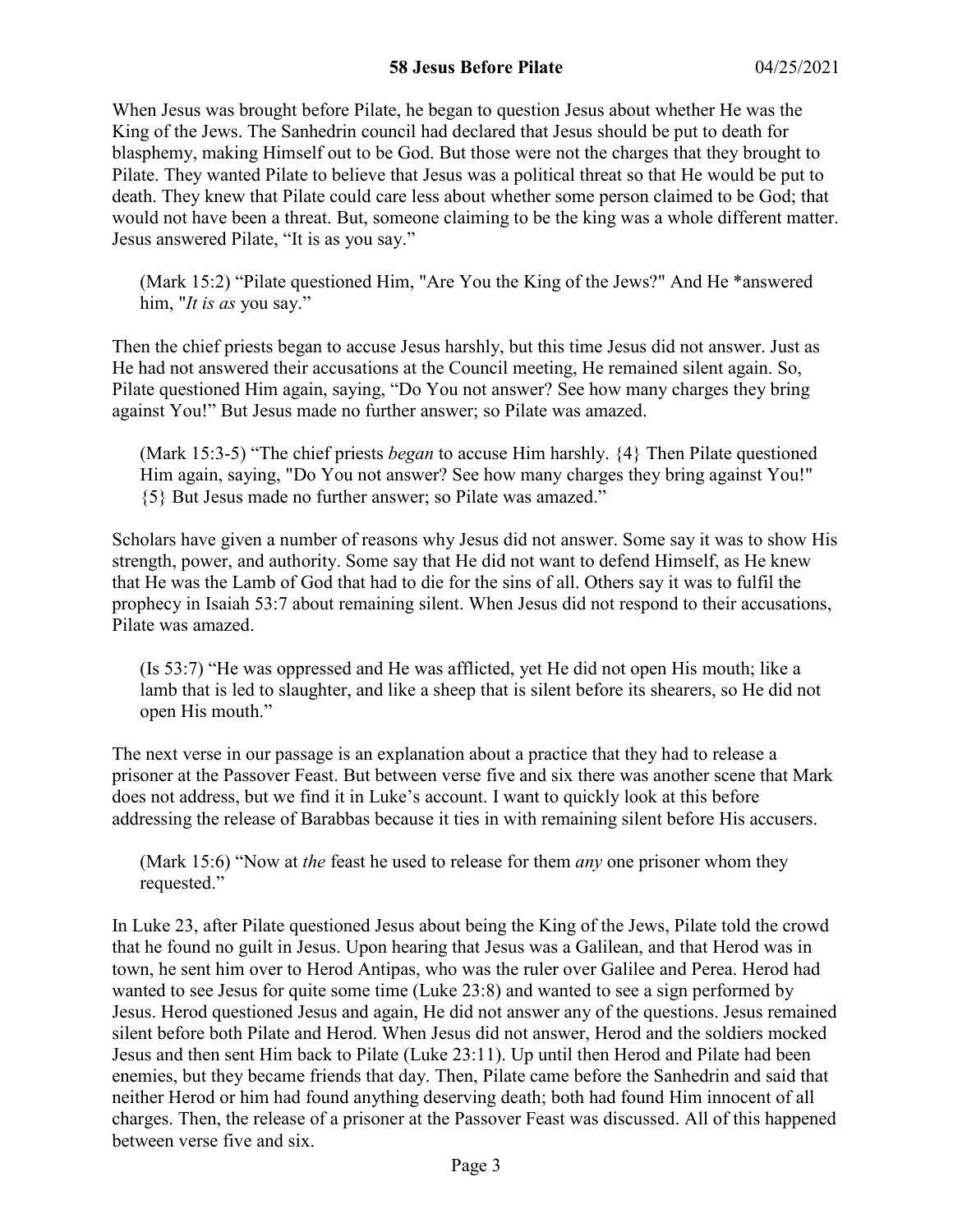(Luke 23:6-15) "When Pilate heard it, he asked whether the man was a Galilean. {7} And when he learned that He belonged to Herod's jurisdiction, he sent Him to Herod, who himself also was in Jerusalem at that time. {8} Now Herod was very glad when he saw Jesus; for he had wanted to see Him for a long time, because he had been hearing about Him and was hoping to see some sign performed by Him. {9} And he questioned Him at some length; but He answered him nothing. {10} And the chief priests and the scribes were standing there, accusing Him vehemently. {11} And Herod with his soldiers, after treating Him with contempt and mocking Him, dressed Him in a gorgeous robe and sent Him back to Pilate. {12} Now Herod and Pilate became friends with one another that very day; for before they had been enemies with each other. {13} Pilate summoned the chief priests and the rulers and the people, {14} and said to them, "You brought this man to me as one who incites the people to rebellion, and behold, having examined Him before you, I have found no guilt in this man regarding the charges which you make against Him. {15} "No, nor has Herod, for he sent Him back to us; and behold, nothing deserving death has been done by Him."

### 2. **The Release of a Barabbas** (Mark 15:6-15)

So, after both Pilate and Herod had questioned Jesus, we have the explanation of a custom about releasing a prisoner on the Passover. This was a Roman culture and the intent of this practice was to show that they had mercy on people. A second motive was to try to gain favor and respect with the people that they ruled over. Mark tells us that Barabbas had been imprisoned with the insurrectionists who had committed murder in the insurrection. The Romans did not tolerate rebellion and would normally crucify insurrectionists very quickly. That tells us that this insurrection had just take place or Barabbas would have already been dead.

(Mark 15:6-7) "Now at *the* feast he used to release for them *any* one prisoner whom they requested. {7} The man named Barabbas had been imprisoned with the insurrectionists who had committed murder in the insurrection."

The crowd went up to Pilate and asked that someone be released as had been accustomed to doing in the past. Notice that it is the crowd that Pilate is dealing with now. He had been dealing with the chief priests, and he had told them that he found no guilt in Jesus. Now, Pilate is interacting with the crowd. Pilate asked them if they wanted him to release Jesus. Mark makes a noteworthy comment here. Pilate knew that the chief priests had handed Jesus over because of envy. He knew their motive, and He also knew that Jesus was innocent. So, he asks the crowds to request Jesus since the chief priests would not do that.

(Mark 15:8-10) "The crowd went up and began asking him *to do* as he had been accustomed to do for them. {9} Pilate answered them, saying, "Do you want me to release for you the King of the Jews?"  $\{10\}$  For he was aware that the chief priests had handed Him over because of envy."

There is another event that happens between verse ten and verse eleven which is not recorded in Mark's account, but it is included in Matthew's account. Pilate's wife has had a dream about Jesus that night, and in that dream she suffered and she saw that Jesus was a righteous Man. Therefore, she told her husband not to have anything to do with Jesus. She wanted Pilate to release Him, not to have Him put to death. Pilate had declared that Jesus was innocent. Herod had declared Him innocent. And now, Pilate's wife has a dream about Jesus and declared Him innocent. But, Pilate was more concerned about the threat of the crowds.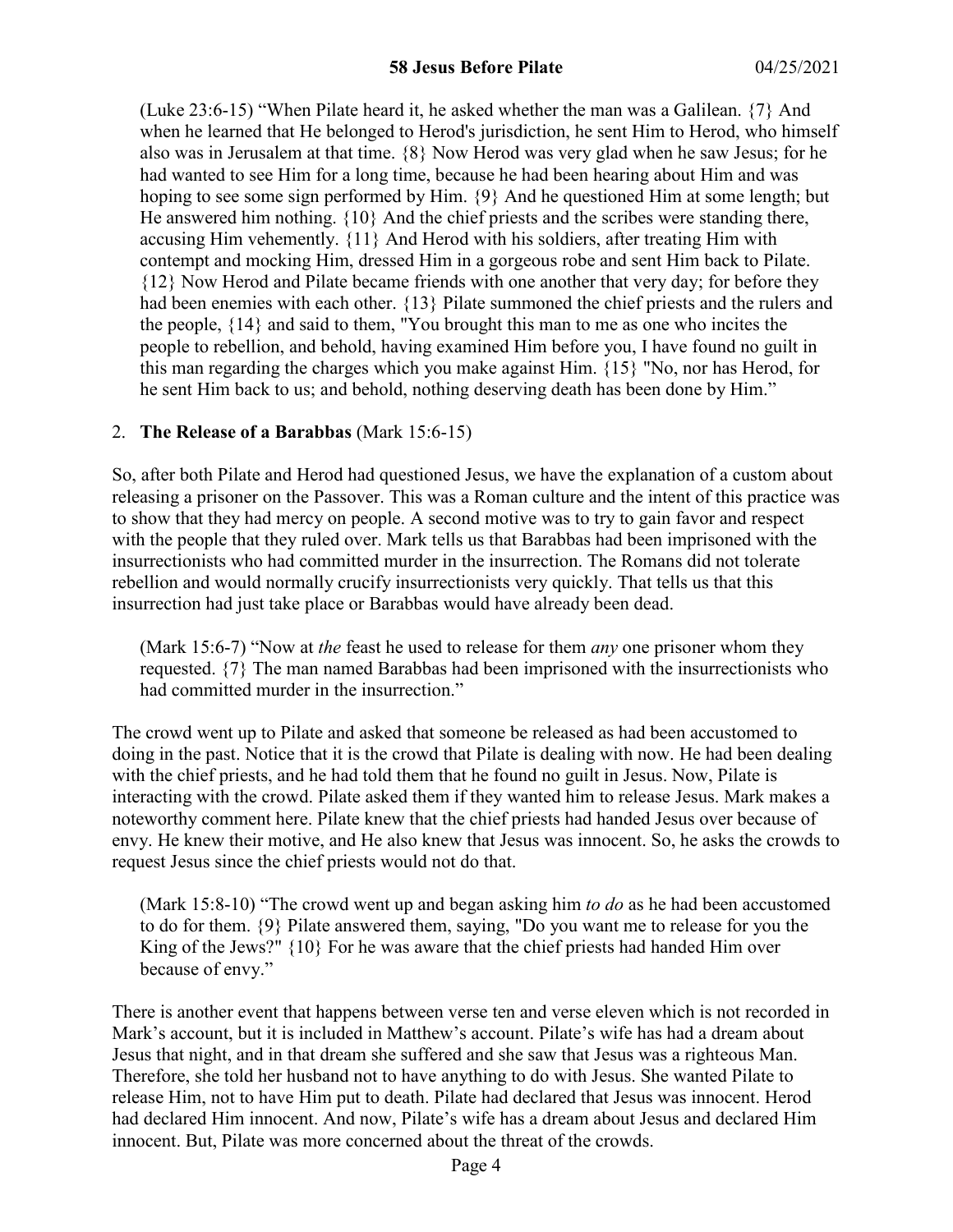### **58 Jesus Before Pilate** 04/25/2021

(Matt  $27:18-20$ ) "For he knew that because of envy they had handed Him over.  $\{19\}$  While he was sitting on the judgment seat, his wife sent him *a message,* saying, "Have nothing to do with that righteous Man; for last night I suffered greatly in a dream because of Him." {20} But the chief priests and the elders persuaded the crowds to ask for Barabbas and to put Jesus to death."

While Pilate is having this conversation with his wife, the chief priests are stirring up the crowds to ask for Barabbas instead of Jesus. Barabbas is a compilation of two words. Bar means son and abba means father, so it is the son of the father. They asked for the son of the father, who was guilty, to be released. They asked that the Son of the Father, who was innocent, be put to death.

(Mark 15:11) "But the chief priests stirred up the crowd *to ask* him to release Barabbas for them instead."

Pilate went back to the crowds and asked again about what to do with Jesus, the King of the Jews. The crowd shouted back, "Crucify Him!" Jesus asked the crowd what evil He had done, and they did not answer his question; they just kept shouting for Jesus to be crucified. Then, we have a very telling statement about Pilate. "Wishing to satisfy the crowd, Pilate released Barabbas for them. Pilate was a crowd pleaser. He was not concerned about doing what was right. He was not concerned about justice. He was not concerned about putting an innocent man to death. He was concerned about satisfying the crowd. If he kept the crowds happy, he felt his own rule and future was secure, so keeping the crowds satisfied was important to him."

(Mark 15:12-15) "Answering again, Pilate said to them, "Then what shall I do with Him whom you call the King of the Jews?" {13} They shouted back, "Crucify Him!" {14} But Pilate said to them, "Why, what evil has He done?" But they shouted all the more, "Crucify Him!" {15} Wishing to satisfy the crowd, Pilate released Barabbas for them, and after having Jesus scourged, he handed Him over to be crucified."

### 3. **Jesus Handed Over for Crucifixion** (Mark 15:15)

So, wishing to satisfy the crowd, Pilate released Barabbas for them, and after having Jesus scourged, he handed Him over to be crucified. This was the outcome that Jesus had told His disciples would happen. Jesus was the Lamb of God that would take away the sins of the world.

(Mark 15:15) "Wishing to satisfy the crowd, Pilate released Barabbas for them, and after having Jesus scourged, he handed Him over to be crucified."

I want to make a few comments about leadership. First, God is looking for leaders who do things to please Him. Real leaders are not crowd pleasers. Pilate tried to satisfy or please the crowd. He was willing to put an innocent man to death just to please the crowd. Jesus did not live to please the crowds, He lived to please the Father. The crowds gathered around Him to listen to Him, be healed by Him, and to be fed by Him, but He did not try to please the crowds, He lived to please His father. In John 8:29, Jesus said, for I always do the things that are pleasing to Him." Pilate did the things that pleased the crowd, not what would please God.

(John 8:29) "And He who sent Me is with Me; He has not left Me alone, for I always do the things that are pleasing to Him."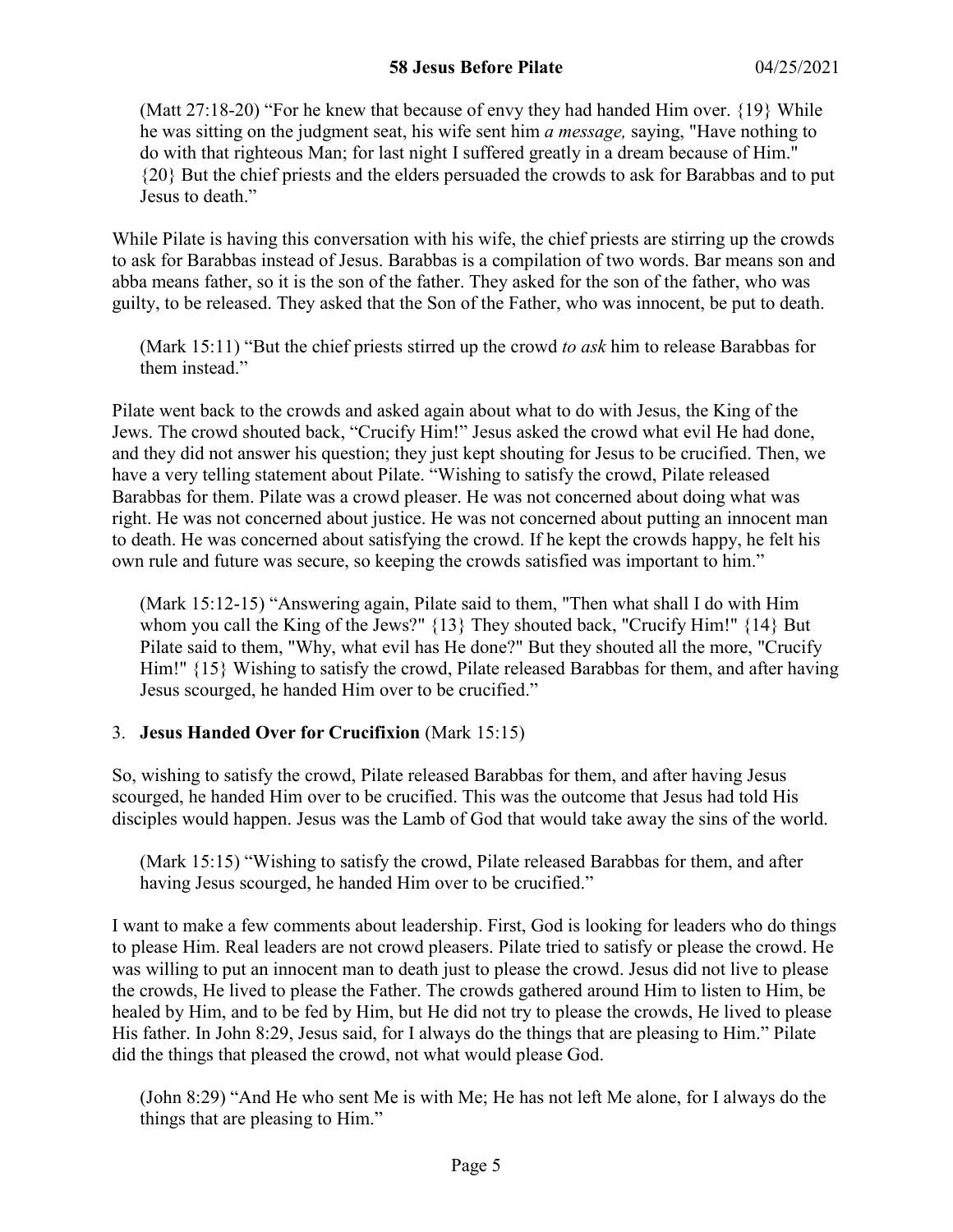### **58 Jesus Before Pilate** 04/25/2021

Paul is another great leader, and notice what he told the Galatians about pleasing men or pleasing the Father. "Am I now seeking the favor of men, or of God? Or am I striving to please men? If I were still trying to please men, I would not be a bond servant of Christ." Paul was not a crowd pleaser; he always sought to please God. Real leaders seek God's will in every situation, and always seek to do the things that will please God, not necessarily what will please the crowds. I believe this is an important word for pastors today. They are scared to talk about money in church because it might offend the crowd. We need leaders who will more concerned about honoring God with offerings than offending men for dishonoring God. We need leaders who will speak the truth in love about all things, and are more concerned about pleasing God than pleasing men.

(Gal 1:10) "For am I now seeking the favor of men, or of God? Or am I striving to please men? If I were still trying to please men, I would not be a bond-servant of Christ."

The second lesson about leadership is about being self-willed or doing the will of the Father. If you are a leader in an organization, you should do things that help or advance the organization, not what benefits you personally. When Jesus was praying about all the things that were about to take place, He told the Father that it was not His desire to go through what He was about to suffer through. But, He said, "Not My will, but Thy will be done." Jesus did everything to please the Father. Pilate was not seeking God's will, but his own will.

(Mark 14:36) "And He was saying, "Abba! Father! All things are possible for You; remove this cup from Me; yet not what I will, but what You will."

When Paul gave Titus the qualifications for overseers in the church, one of the qualifications was that they could not be self-willed. God is not looking for leaders who are following after their own will, but are seeking His will in all matters.

(Tit 1:7) "For the overseer must be above reproach as God's steward, not self-willed, not quick-tempered, not addicted to wine, not pugnacious, not fond of sordid gain,"

The third lesson about leadership is about selfishness. There was no selfish motivation in Jesus, but Pilate and the chief priests had envy, power, control, and all kinds of selfish motivation. They were seeking the things that would benefit them the most. Notice what Paul wrote in Philippians 2:3-5. He said do nothing from selfishness and not to look out merely for our own interests. He said, "Have this attitude in yourselves which was also in Christ Jesus." Jesus did nothing from selfishness. We need leaders today that will do nothing from selfishness.

(Phil 2:3-5) "Do nothing from selfishness or empty conceit, but with humility of mind regard one another as more important than yourselves; {4} do not *merely* look out for your own personal interests, but also for the interests of others. {5} Have this attitude in yourselves which was also in Christ Jesus;"

The fourth lesson about leadership is about fearing God. Pilate knew that Jesus was innocent. Pilate's wife knew He was innocent. Herod knew He was innocent. Yet, Jesus was turned over to be crucified. They were willing to compromise in order to win favor, control, and power. Jesus never compromised. Pilate had no fear of God or he would not have done evil by turning Jesus over to be crucified. Notice what kind of leaders Jethro counseled Moses to put over the nation of Israel. He said, "you shall select out of all the people able men who fear God, men of truth,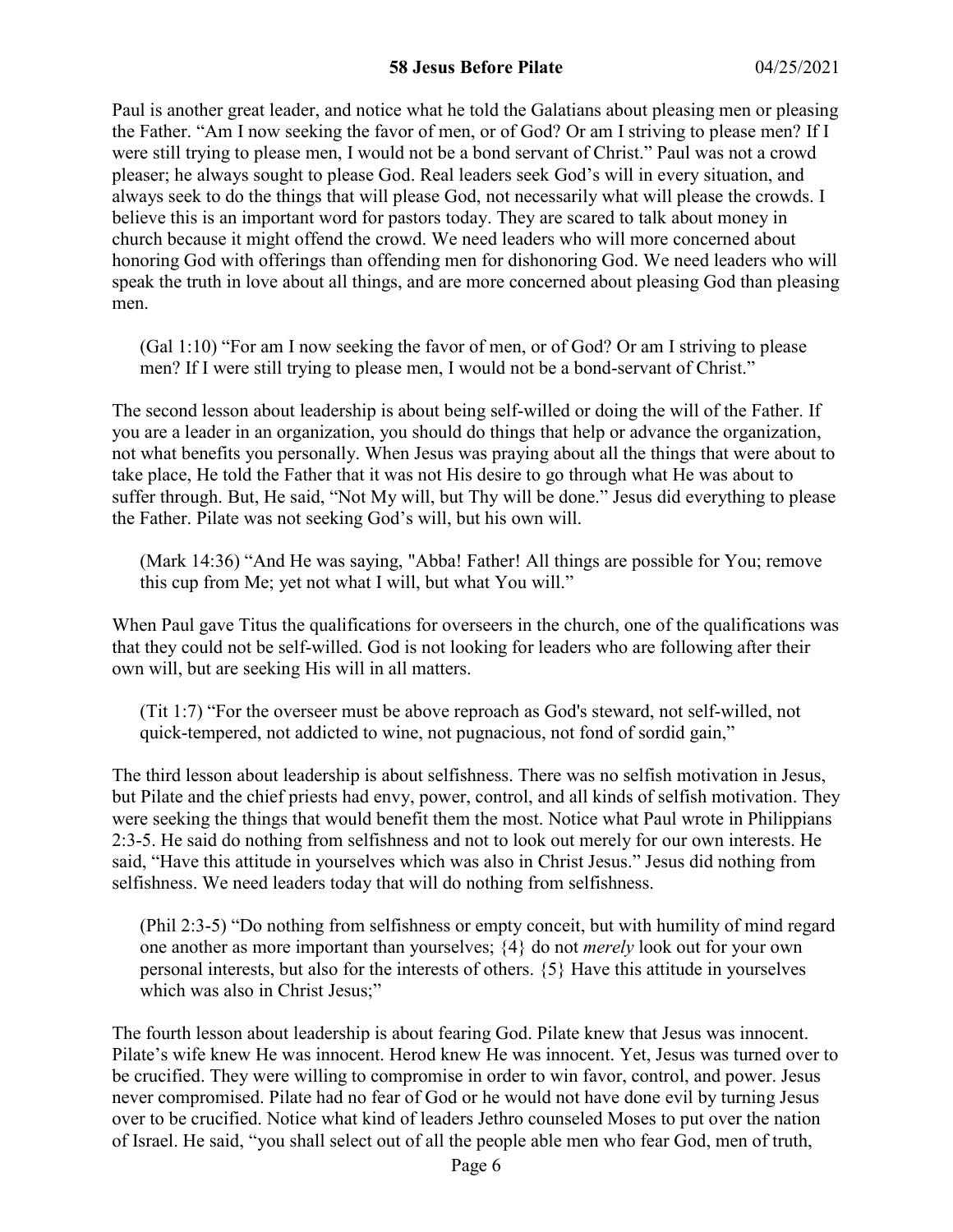those who hate dishonest gain; and you shall place these over them as leaders…" God is looking for leaders that will fear Him and do what is right before God. One of the things that I pray every week for the leaders of our country is that they will fear God. We need national leaders, state leaders, city leaders, and church leaders that fear God.

(Ex 18:21) "Furthermore, you shall select out of all the people able men who fear God, men of truth, those who hate dishonest gain; and you shall place *these* over them *as* leaders of thousands, of hundreds, of fifties and of tens."

The fifth lesson on leadership is about taking responsibility for your actions. This one is not found in our text, but comes out of Matthew's account. When Pilate saw that a riot was starting, he took water and washed his hands in front of the crowd, saying, "I am innocent of this Man's blood; see to that yourselves." While Pilate may say that, the crowd did not have authority to have Jesus crucified. Pilate had that authority, and used that authority to have Jesus crucified. He could wash his hands symbolically and tell them that he was innocent, but the truth is that he was guilty of putting Jesus to death. Pilate did not take responsibility for his actions. Real leaders take responsibilities for their actions. There is a saying that "the buck stops here."

(Matt 27:24) "When Pilate saw that he was accomplishing nothing, but rather that a riot was starting, he took water and washed his hands in front of the crowd, saying, "I am innocent of this Man's blood; see *to that* yourselves."

### **Conclusion and Applications**

In our text today, Jesus appeared before Pilate and remained silent. He was taken to Herod, where He also remained silent. He was declared innocent by both of them. The chief priests wanted him put to death, and they stirred up the crowd to ask for Jesus to be crucified. Pilate tried to satisfy the crowds and ordered Jesus to be crucified.

There are three applications that I want to highlight as we end. We are to fear God, love people, and take up our cross. Let's look at these three applications.

# **1. Fear God**

Pilate was a man-pleaser, not a God-pleaser. One of the requirements that Jethro gave Moses in Exodus 18 was to fear God. We need leaders who will fear God and do what is right before God, not what the crowd wants. We are God's servants and we must seek to please God. We must have a fear of God over a fear of people. We may not be large in number, but God can use a group of people who fear Him and do what is right before Him at all times.

# **2. Love People**

We need to love people. Pilate had no regard for the life of an individual. He was after his own interests and was willing to sacrifice people for his own gain. In contrast, Jesus was willing to lay His life down so that we could live. Love does not seek its own. Love is not selfish. Love is not provoked. Love bears all things. Love does not take into account a wrong suffered. Jesus is the perfect example of love. He did not seek His own will, and His own interests. When Jesus was viciously accused by the chief priests, He was not provoked in the least. He remained silent.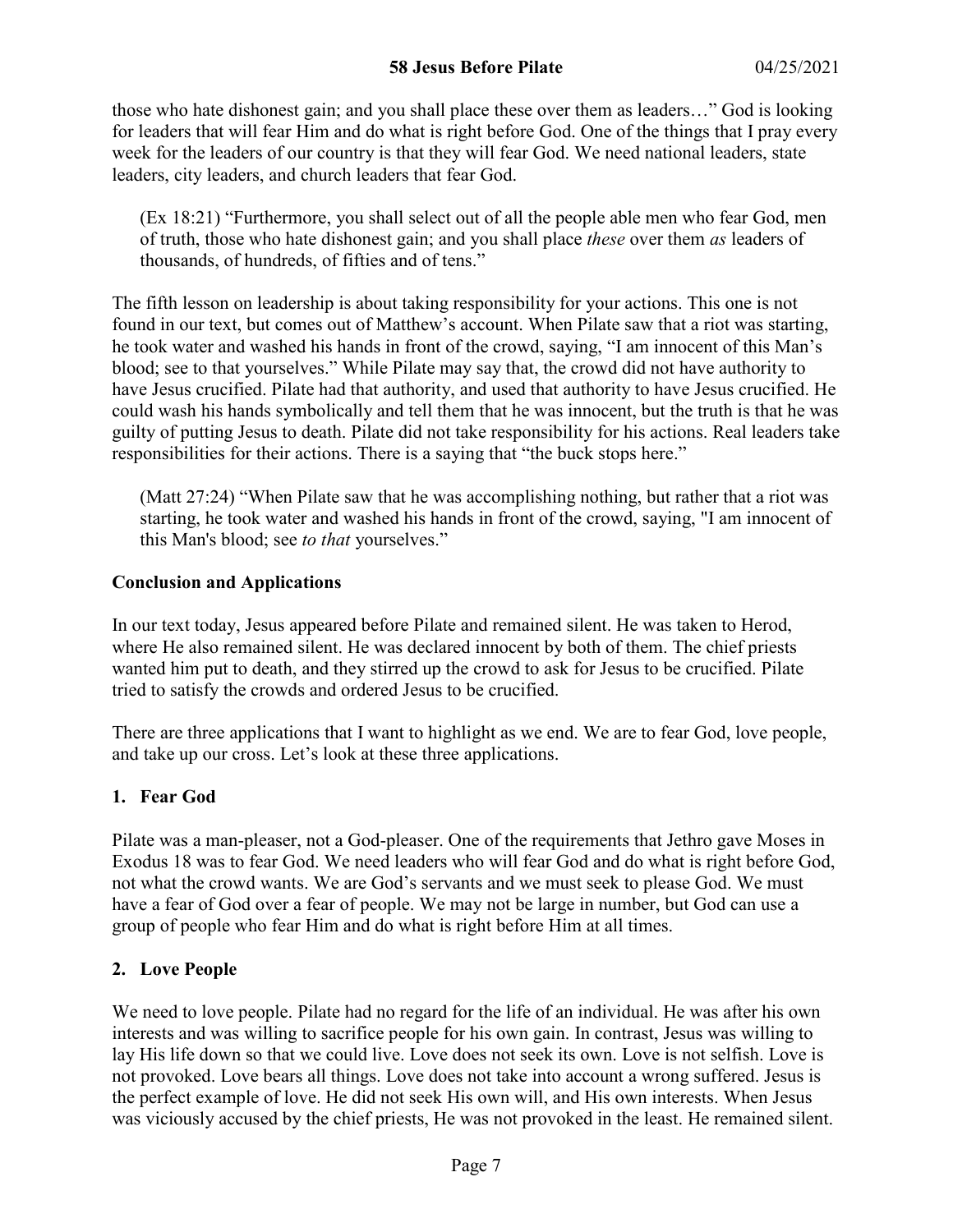Jesus was willing to bear all our sins on the cross. Jesus' actions in our text today are the ultimate examples of love for us to follow.

(1 Cor 13:4-7) "Love is patient, love is kind *and* is not jealous; love does not brag *and* is not arrogant, {5} does not act unbecomingly; it does not seek its own, is not provoked, does not take into account a wrong *suffered,* {6} does not rejoice in unrighteousness, but rejoices with the truth; {7} bears all things, believes all things, hopes all things, endures all things."

#### **3. Take up your cross**

Jesus was ordered to be crucified. In Mark 8, Jesus told the crowd that if anyone wished to come after Him, they needed to deny themselves, take up their cross and follow Him. Jesus is still looking for people who will deny themselves and take up their cross and follow Him. Paul said, "I have been crucified with Christ…" When we take up our cross and are crucified with Him, we die to sin and to our flesh and are raised up with Him to live a new life. When we take up our cross, we live transformed lives. God is looking for people who will take up their crosses and be His representatives here on earth. He is looking for servants that will seek to do His will, and to please Him in all respects. He is looking for people that will be the salt of the earth, and lights set on a hill. It begins with taking up our cross.

(Mark 8:34) "And He summoned the crowd with His disciples, and said to them, "If anyone wishes to come after Me, he must deny himself, and take up his cross and follow Me."

(Gal 2:20) "I have been crucified with Christ; and it is no longer I who live, but Christ lives in me; and the *life* which I now live in the flesh I live by faith in the Son of God, who loved me and gave Himself up for me."

(Rom 6:5-7) "For if we have become united with *Him* in the likeness of His death, certainly we shall also be *in the likeness* of His resurrection, {6} knowing this, that our old self was crucified with *Him,* in order that our body of sin might be done away with, so that we would no longer be slaves to sin; {7} for he who has died is freed from sin."

### **Final statement**

Radical servants can have a tremendous impact today if they fear God, love people, and are willing to take up their cross.